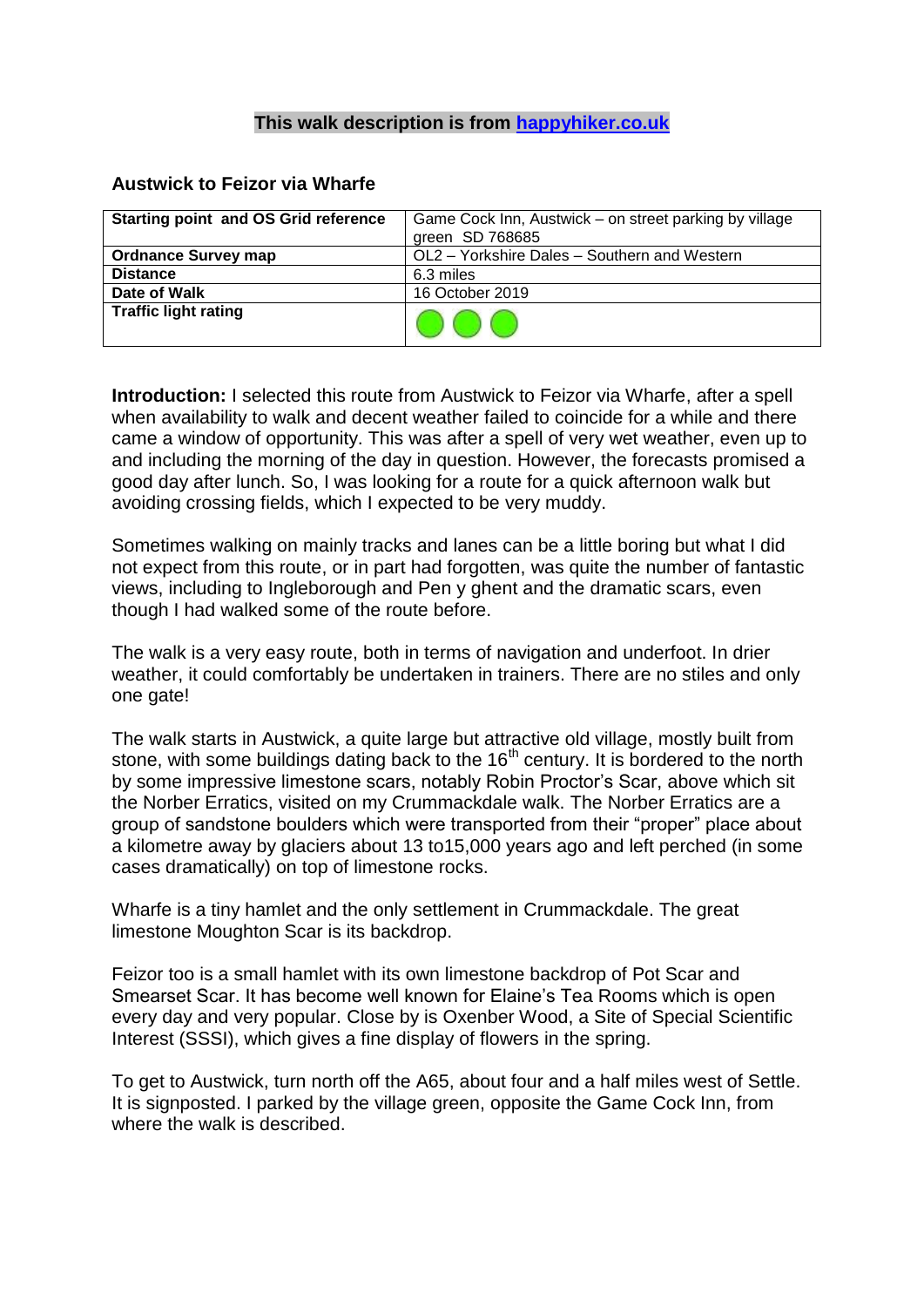**Start:** Facing the Game Cock Inn (SD 768685), turn right along the main street for about three hundred yards and turn left along Townhead Lane.

Stay on this lane, ignoring any turns off, for about one and a half miles. It is tarmac for a good distance, then becomes a more stony surface and becomes Crummack Lane.

At SD 772700 pass a public bridleway finger post for "Thieves Moss 2 $\frac{1}{3}$  miles". Just under half a mile after the fingerpost, reach a junction of tracks with a sign indicating that the way ahead is barred to vehicles. Turn right here, following the fingerpost for "Wharfe 1¼ miles" (SD 772707). This is White Stone Lane, although there is no name sign.

A quarter of a mile further on, there is a clapper bridge to enable you to cross Austwick Beck. Continue on the obvious route to the hamlet of Wharfe.

At the main junction of tracks in the centre of the hamlet, turn left, passing a stone bench and a stile on the left. Stay on this track until, after a sharp right hand curve, then a left, you join the road (SD 784695). Turn left along the road. Note the impressive Moughton Scar, above you to the left.

Walk along the road for half a mile, passing White House and Far End. About a hundred and seventy five yards after Far End, turn right on a broad track following the public bridleway fingerpost for "Feizor 1¼ miles" (SD 792693).

At the first farm (Lower Bark House) follow the track straight through the yard, shortly after which is a fingerpost confirming that Feizor is one mile ahead.

At the next farm (High Bark Farm) follow the track as it curves left climbing slightly. There are good views here to Ingleborough and Pen y ghent.

On arrival in Feizor, follow the road through its centre and around the bend. Look out for a fingerpost on the right, to the right of a large barn, for "Austwick 1¾ miles" (Hale lane) (SD 789676) and follow this. Be sure to look behind you for the view of Feizor with Pot Scar and Smearset Scar behind it.

Arrive at a junction of several tracks and take the narrower path following the public bridleway fingerpost for "Austwick" (SD 776684). Shortly after this, cross Flascoe Bridge alongside the ford over Austwick Beck. On arriving at the road in Austwick, turn left back to the start.